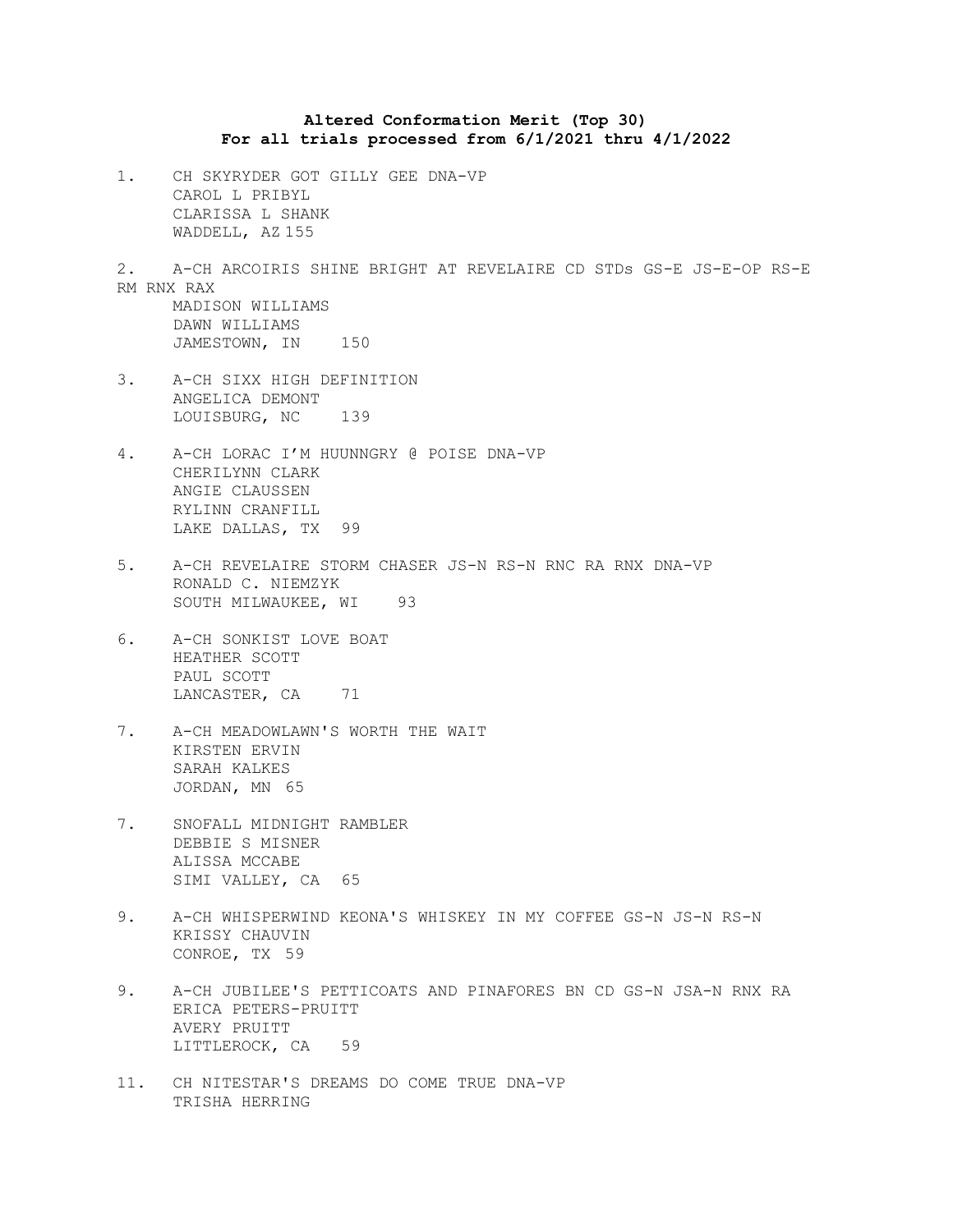BLANCHARD, OK 57

- 12. NORTHBAY X'SELLS HAUNTED FOREST @ RELIC LEIGH HOLMES MILFORD, MA 46
- 13. A-CH SHELL BLUFF'S PANDEMONIUM OTDds STDc LOIS C FAIR TERRY DICKEY AIKEN, NM 44
- 13. A-CH MAJESTIC SPUKHAFTE FERNWIRKUNG CD GV-E-OP JV-E RS-O GSDA-N RE JACKIE ORICKO SWANTON, OH 44
- 15. A-CH LK MICHIGAN'S JACK FROST KOLETTE WINSTEAD MARCIE ANN BOOMSLITER FORT WAYNE, IN 43
- 16. A-CH GULFSTREAMS GIVE ME SOME SUGAR @ TESTIMONY MOIRA K CORNELL GARDENA, CA 40
- 16. CROSSDRIVE'S A WHOLE NEW WORLD GS-E JS-O RS-N LIZETTE DURRSCHMIDT VERNON, CT 40
- 18. CH SPRING FEVER BET2WIN ONSUNFIRE GSA-N JSA-E-OP RSA-O RAX REX CODIE GREENE SALT LAKE CITY, UT 33
- 19. A-CH SKYHI ANGEL FLIGHT MARI JO SHARER CLEVELAND, TX 31
- 20. A-CH VENTURA ULTERIOR MOTIVES RS-N RAX REX RMX REMX GAIL STONE DRESDEN, ME 28
- 21. STONE RIDGE IT'S A MAGICAL WORLD JESSICA CHENG SLC, UT 27
- 21. SLYDROCK & W LAZY J'S SMALL TOWN FLIRT DNA-VP DONNA L FISHER PLANTERSVILLE, TX27
- 23. CH SPRING FEVER STEP THAT STEP BN RNX RAX REX RMX REM DNA-VP JOAN SKINNER SALIDA, CO 26

24. A-CH WONDERDOG'S CAN EWE SEE ME NOW OTDcds GS-O RS-N GSA-N RSA-N RNX RA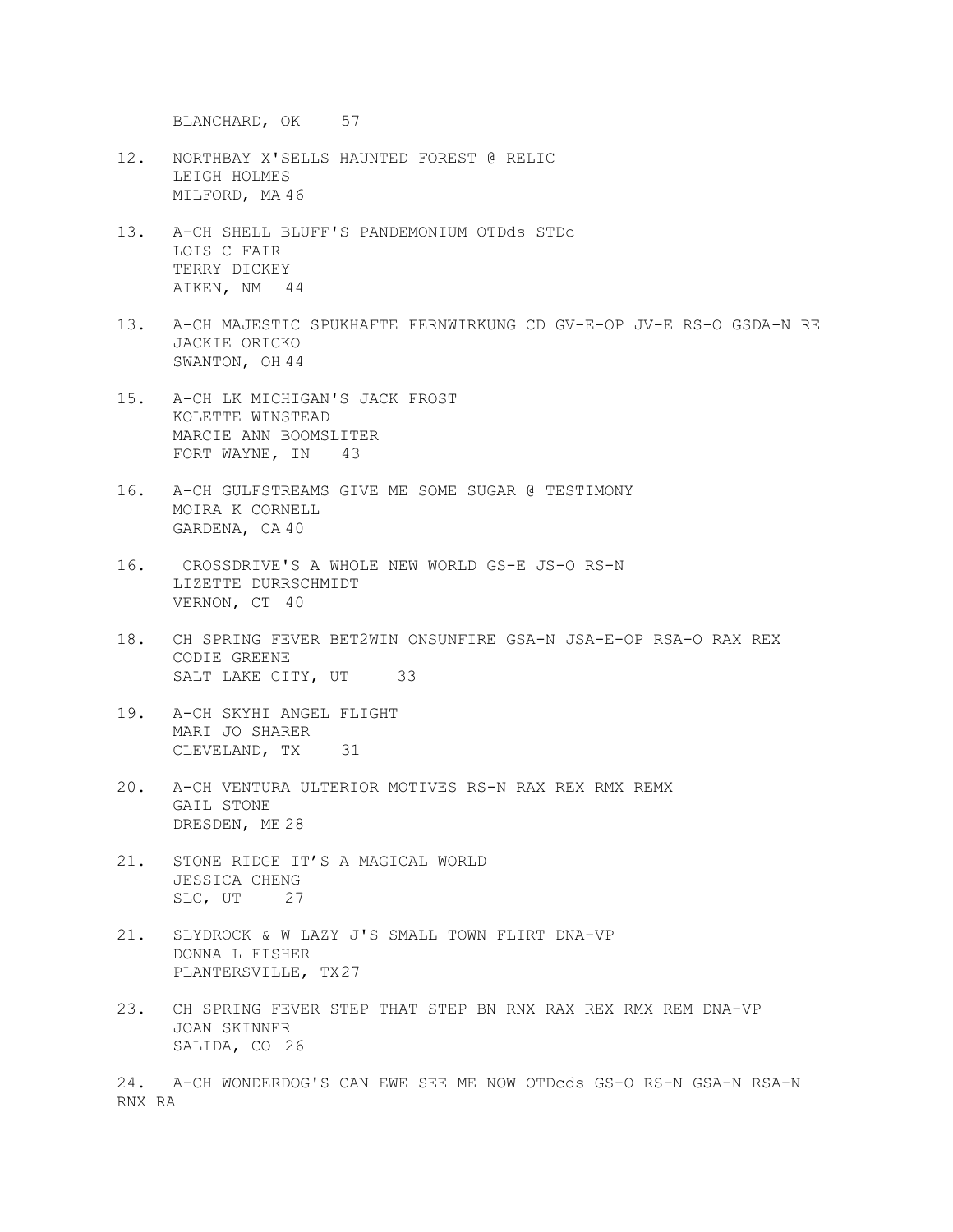DEBBIE FONTENOT RIVER RIDGE, LA 23

- 25. A-CH VINELAKE'S ON A WHIM DNA-VP LEIGH HOLMES MILFORD, MA 22
- 26. A-CH SPRING FEVER MOONBEAM CAROL J THOMAS-LOOPER LOVELAND, CO 21
- 27. A-CH PEPPERPEARLS' DUNA PRINCESS DNA-VP MELANIE KREUTZKAM KATRIN GLESMER GRONAU-LEINE /BARFELDE, GERMANY 20
- 28. CH SPRING FEVER FLY HIGHER AND HIGHER OFTDs GS-O JS-E RS-E RN TWILA BECKER KATELYN SCOTT PEART RORY BECKER PARKER, CO 19
- 29. CH PARAMOUNT TREESTARR HOTNSPICY NICHOLE JONES VALERIE L YARBER SPRING GROVE, PA 18
- 30. CH MADRIGAL SYMPHONY DE BASQUE ROXANNE GURA JASON GURA PLANTSVILLE, CT 16
- 30. PORTERS RED SKY AT NIGHT DNA-VP PAMELA GAGNON ENOSBURG FALLS, VT 16
- 30. A-CH BLUEKREEK'S THE WONDER FROM DOWN UNDER STDs CD GS-E JS-O RS-O RAX REX RMX REM ALLISON PLAZA , UNITED STATES 16
- 33. A-CH HEARTHSIDE ESPRIT DE CORPS ANGELIKA GLAUBER JULIA GLAUBER 22393 HAMBURG, GERMANY 15
- 33. WCK'S HANKY PANKY RN DNA-VP STEFANIE ELDERKIN WOODBINE, GA 15
- 35. SAMWISE SHE WAS BUT A CHICKADEE AIMEE PRICE LOS ALAMOS, NM 13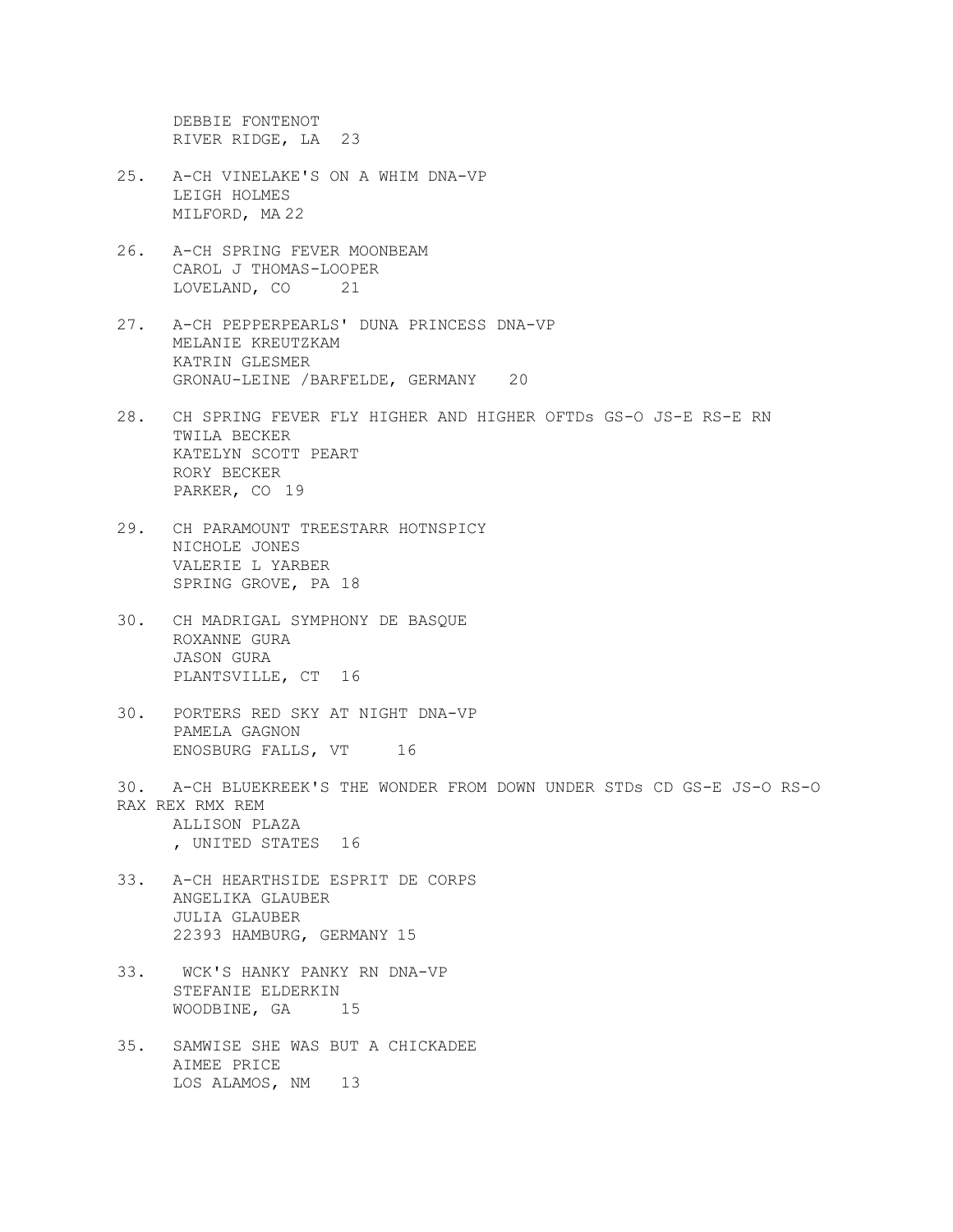- 36. BELLWETHER BUFF CAP CHRISTMAS BONUS DNA-VP DANIEL THOMSEN NANCY PETTY GAGNON ACTON, MA 12
- 36. BLUE ISLE ZIGZAGGING SEAHAWK RS-N KRISTIN ZIEGLER SNOHOMISH, WA<sub>12</sub>
- 36. CH RTCH CW'S STANDING OVATION ATDsd OFTDs BN CDX GS-O JS-O RS-O RTX ELIZABETH M. HEMMER PACIFIC, MO 12
- 36. ENTERPRISE GONNA HEAR ME ROAR DNA-VP CORINNA CZUBAJ 44651 HERNE, GERMANY 12
- 36. OLDE BAYS EWE BETTER NOT BLINK BN GS-N JS-E RS-E RN MICHELLE MORGAN LISA D. DURAND FORT ANN, NY 12
- 36. SLYDROCKS FIGURE TO WIN STDs GS-O JS-E RS-E RN VALERIE SULLINS MAGNOLIA, TX 12
- 42. DIAMOND HILL QUEEN OF HEARTS LISA G ALLEN ALOHA, OR 11
- 42. CH BAYWIND'S FLYING DRAGON RN LC-N DNA-VP GINGER SHAW TUCSON, AZ 11
- 42. MITHRIL'S STELLAR BY DESIGN GS-E JS-E RV-E DNA-VP EVE M PEACOCK COLLEGE STATION, TX 11
- 42. STONE RIDGE WHEN THE STARS TURN BLUE BN CD GS-N JS-E RS-O RNX RAX BETSY COLEMAN JENNIFER D CANNON RIVERTON, UT<sub>11</sub>
- 42. WTCH PSR DANCE WITH A DREAM ATD-Ms AFTD-Xsdm AFTDc RTDcs RNX PAT WHITE FLAGSTAFF, AZ 11
- 47. SLYDROCK & W LAZY J'S MO BETTA OTDs CD GS-E JS-E-OP RS-O RN VALERIE SULLINS MAGNOLIA, TX 10
- 47. A-CH PRECISION'S PINUP GIRL RNX RAX DNA-VP LAURA DICKSON INDEPENDENCE, MO 10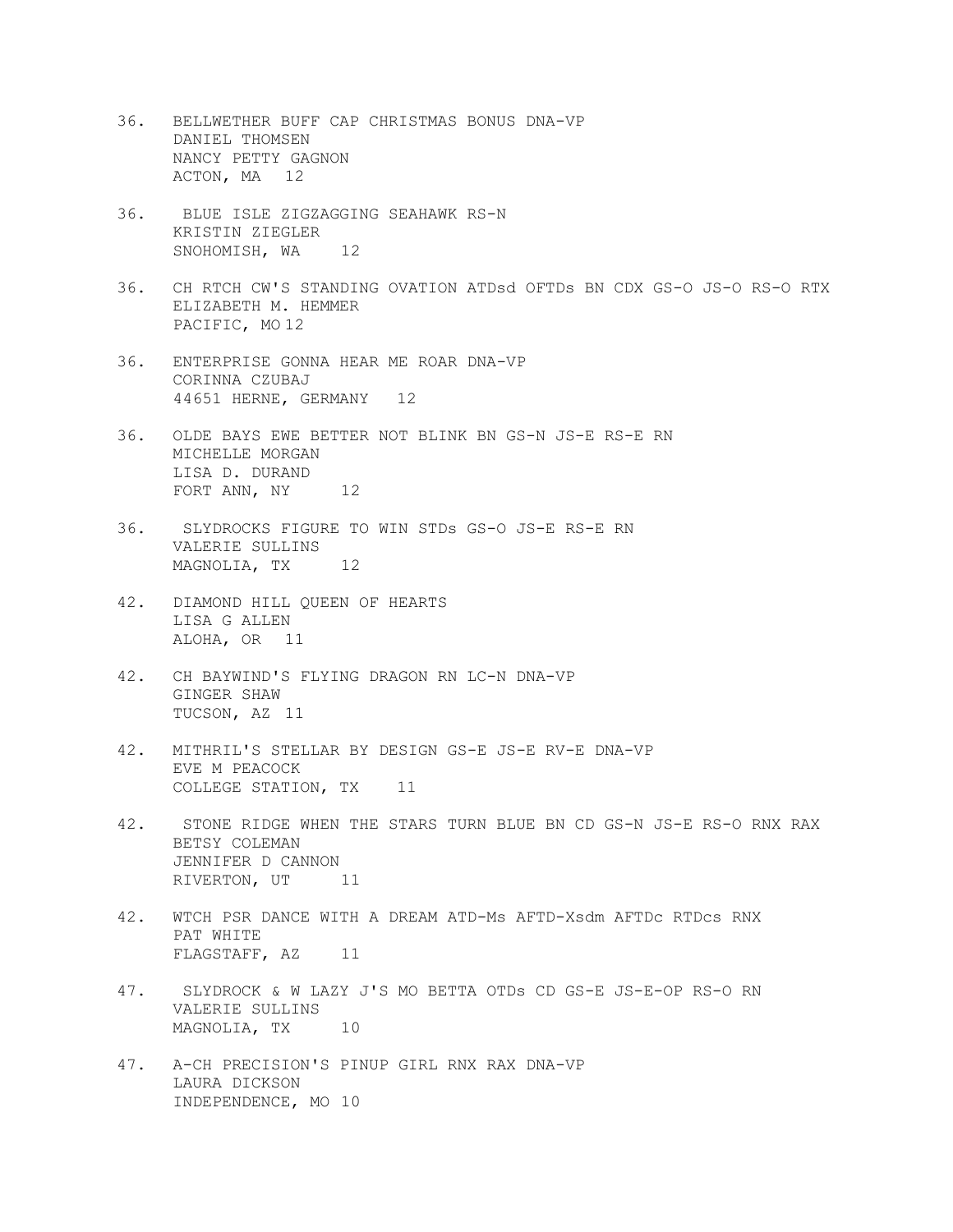- 47. AUSSBERN REBEL JUST FOR KIX ALEXIS WEBER JODIE WEBER GENESEO, IL 10
- 47. A-CH WINDHAM HILL INTO THE BLUE QUINN MOLDENHAUER HOLMEN, WI 10
- 51. CH ADELYN FIRST STAR I SEE TONITE RE TERRY STICKLE FORT MACLEOD, AB T0L 0Z0, CANADA 9
- 52. CH CAUFOSCA RITMO DE LA NOCHE BN RE DNA-VP SYLVIA KLEIN SIMONE WAGNER 41462 NEUSS, GERMANY 8
- 52. DIAMOND HILL ROCK MY WORLD EMILY SHARF PORTLAND, OR 8
- 52. REVELAIRE SON OF ANARCHY BN CD GS-O JS-E RS-O RNX RAX REX RM BONNIE THOMPSON SAINT LOUIS, MO 8
- 52. MARABIL'S DON'T PASS ME BY JUDY HENIGIN EMMA FRETWELL LAURA ABBOTT WINNEMUCCA, NV 8
- 52. PCH WTCH ATCH MITHRIL'S RAISING HELL CDX JS-E-SP RNX RAX REM DNA-VP EVE M PEACOCK COLLEGE STATION, TX 8
- 52. REVELAIRE'S RELENTLESS PURSUIT BN CD GS-E JS-E-OP RS-E RNX RAX RE ALYSSA BLACK ENGLEWOOD, OH 8
- 52. FALLING STAR BAD UNCLE OF GER RM DNA-VP INGO SCHULZ 44625 HERNE, GERMANY 8
- 59. JND'S ENCORE IN BLACK DONNA KOEHN JACKSON, WI 7
- 59. INTEGRITY'S LORD OF THE RING LISA SCHMIDT CHICO, CA 7
- 59. VINELAKE'S ELOQUENCE AT BAYBERRY DNA-VP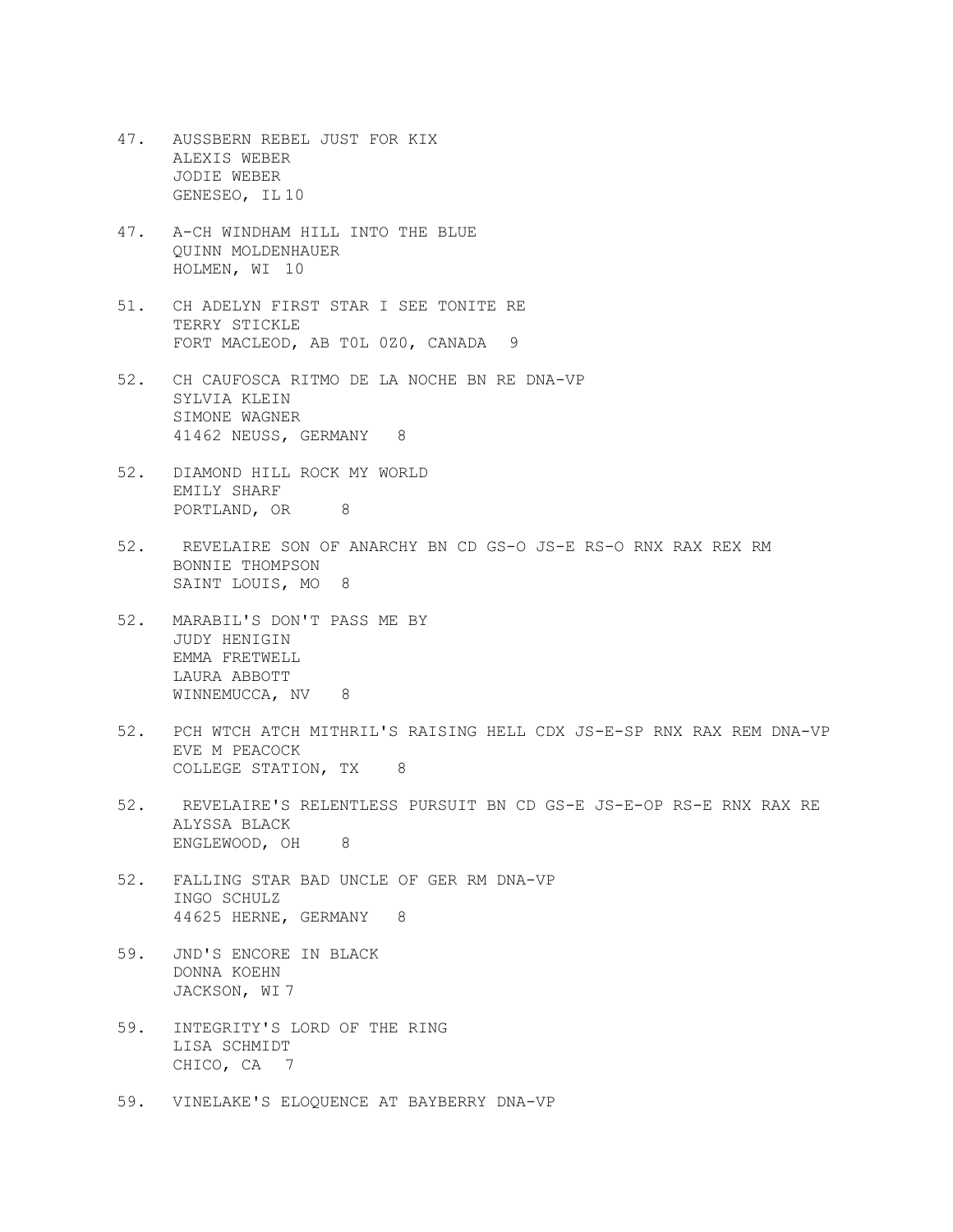SANDRA LANDRY AMY JOHANSON MEDWAY, MA 7

- 59. CH RIVERMIST DREAMBOAT ANNIE DNA-VP JANA HIRSBRUNNER LACROSSE, WI 7
- 59. SPRING FEVER WHISPER OF JOY HILARY HINES ERYLON HINES THE DALLES, OR 7
- 64. BLUERAIN'S PICK YOUR PASH LIZZY SULEWSKI GARY ROBERSON MICHELLE AMBROSIUS GREEN BAY, WI 6
- 64. SAMWISE BETTER LATE THAN NEVER ZOE MATHIS ESPAÑOLA, NM 6
- 64. A-CH JUBILEE'S RAMA LAMA DING DONG BN GJ-N JJ-O RJ-O RNX RA AVERY PRUITT ERICA PETERS-PRUITT LITTLEROCK, CA 6
- 67. A-CH FARMER'S BET ON BLACK DNA-VP LARA SEIDNER 38329 WITTMAR, GERMANY 5
- 67. REVELAIRE'S SPIRIT OF KAI RS-N RNX RAX LANA SINGLETON LANAE WOODS PLYMOUTH, IN 5
- 67. CH ABSOLOOT MOTHER OF DRAGONS RN MACKENZI ANDERSON KELI GAUNT VICTOR, NY 5
- 67. CH JUBILEE'S SHOULDA COULDA WOULDA DNA-VP ERICA PETERS-PRUITT AVERY PRUITT LITTLEROCK, CA 5
- 67. VESPER'S MY LI'L WILD IRIS ANNA LAWMAN MICHAEL LAWMAN JENNIFER WILLIAMS CHATTAGNOOGA, TN 5
- 72. QUIET STORM OF THE MIGHTY CROWN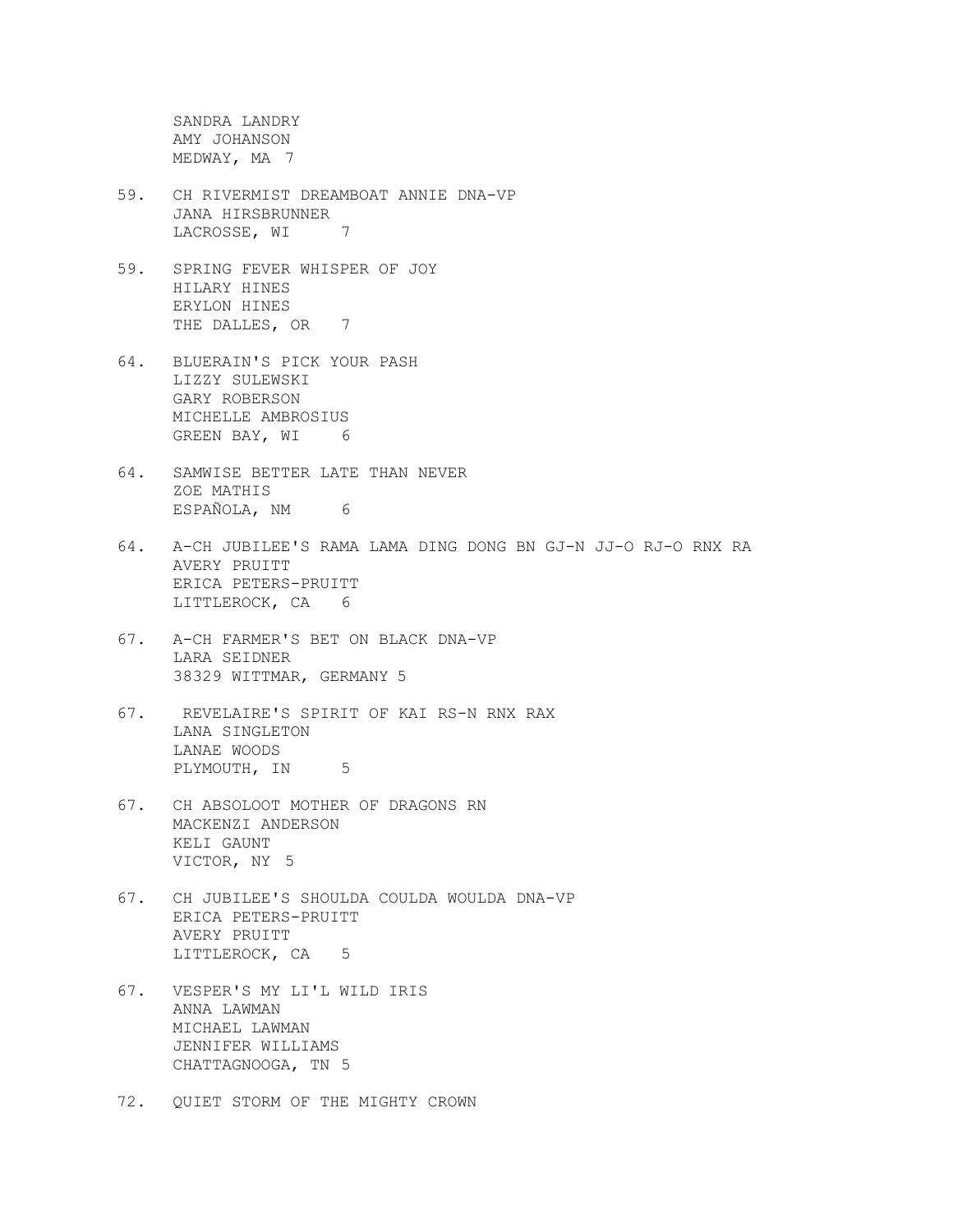PETRA JOEHRI TINA WILK 50169 KERPEN, GERMANY 4

- 72. SNOWRIDGE AVALANCHE STEPHANIE RUSSO MARY E DETOR HAMBURG, NY 4
- 72. RIVER SUNS EMBRACE MY COCO CHANEL DNA-VP BARBARA TITZ BEVERUNGEN, GERMANY 4
- 72. VERITAS N DAHLE'S JOURNEY TO THE PAST GS-N JS-N RS-N DNA-VP KAREN LYNN DAHLE ANNEKA MIKEL DAHLE SCHERTZ, TX 4
- 76. A-CH FASTLANE'S WILDEST DREAMS OF DANCIN' EYES AUBREY SHAW KAREN M TILLIA SUN CITY, AZ 3
- 76. KIJI PEOPLE WILL TALK DAWN MCCREDIE TANNER MCCREDIE T2Z4Z9 CALGARY, CANADA 3
- 76. MONARCH'S SWEET CHILD OF MINE ELLIE MAY KYLEE VAN HORN CARBONDALE, CO 3
- 76. ATCH NORTHWIND'S KODIAK BEAR "KODA" TD JS-E-SP RA PEGGY TUNKS SURREY BC V4A 4Y6, CANADA 3
- 76. BLUEKREEK'S OH SNAP! OF IMAGINEER BN RN DNA-VP REINI BRICKSON GEMI SASSON-BRICKSON ALBUQUERQUE, NM 3
- 76. GEMFIRE'S SPARK IN THE DARK BN RNX RNC RA LS-N MACKENZI ANDERSON VICTOR, NY 3
- 76. CW'S ALL ABOUT JUSTICE OFTDcds RTDs OTDcds AFTDm GS-O JS-O RS-O NANCY GAST STUDIO CITY, CA 3
- 76. SPRING FEVER'S MARS INVESTIGATIONS BACKUP BN STEPHANIE NICOLE PURVIS AIRABELLA NICOLE PURVIS KATELYNN PURVIS KATELYN SCOTT PEART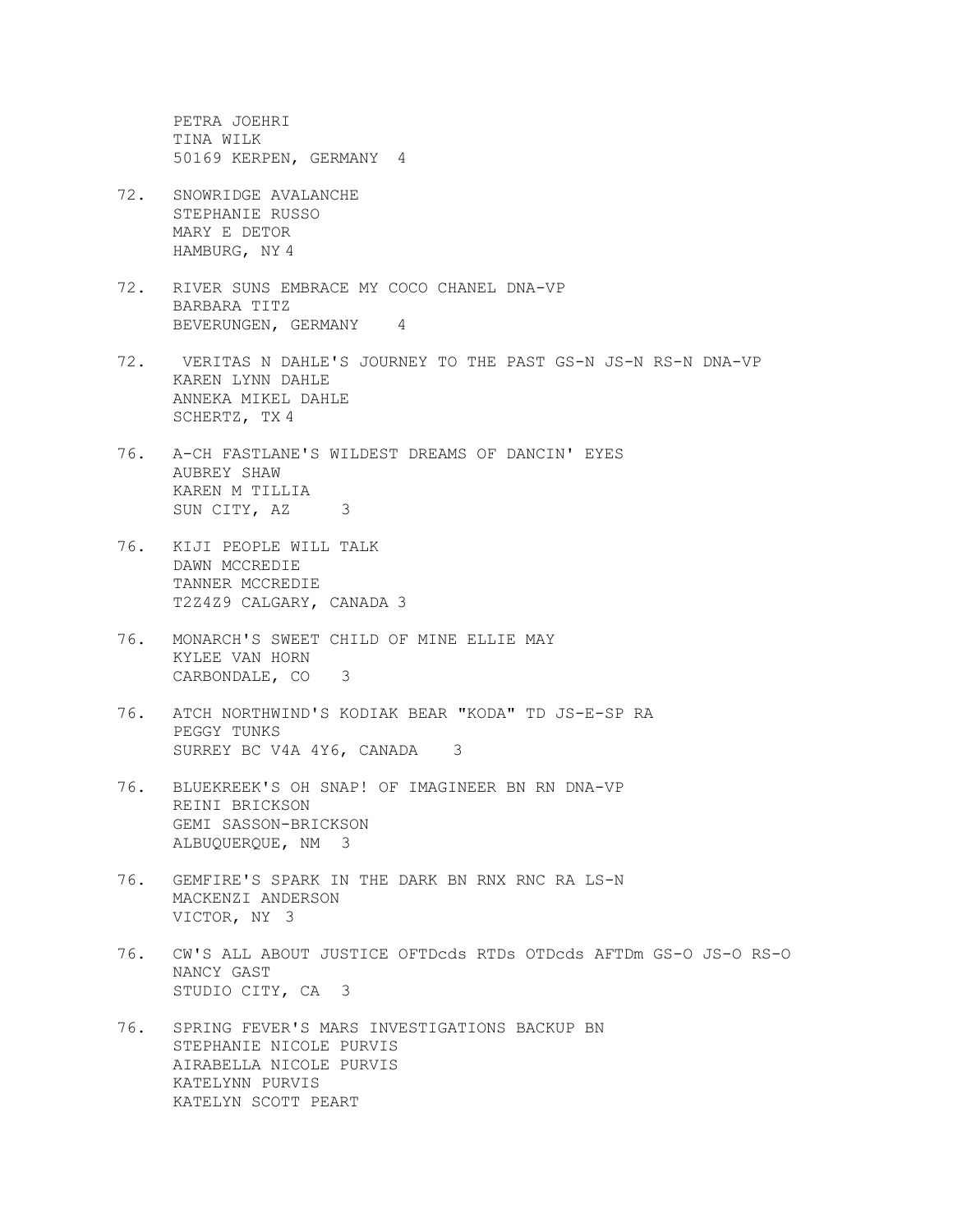PINGREE, ID 3

- 76. HAULIN A'S PERFECT ADDICTION LISA SCHMIEDL CHELSIE PENDO CLAYTON, CA 3
- 76. KIJI REDNECK BARBIE DNA-CP KIM SCHMIDT ALICIA SCHMIDT MEDICINE HAT, AB T1A 4W6, CANADA 3
- 86. WTCH FTCH PINCIE CREEK RAISE THE BAR CD RTDs ATD-Xd RNX RAX DNA-VP LAURA CLAYTON QUINCY, FL 2
- 86. REDBROOK HE'S MY BUDDY JJ-O RJ-N KATELYNN SHARP PLANTERSVILLE, TX2
- 86. VERITAS HOOK LINE AND SINKER KARRIE L MILLER SHARON RENEE RIVES JAMESTOWN, KY 2
- 86. ROSETO MY VALENTINE SURPRISE CHANDRA VANDERHORST LINDA STOHR-CATALINO CASTAIC, CA 2
- 86. SIERRA-ECHO IRON VIRTUES STDs OFTDsdm BN RNX MOLLY REYENGA SARAH ELHOFFER ROBERTSDALE, AL 2
- 86. A-CH RIVERDANCE BOOM CHICKA BOW WOW DNA-VP DONNA ARMSTRONG ANDREA ARMSTRONG BAIR PAMELA WILCOXSON CHINO VALLEY, AZ 2
- 86. SOUNDVIEW CADILLAC GIRLS BWILD CDX DNA-CP TANYA JOHNSON GREENBANK, WA<sub>2</sub>
- 86. A-CH RENAS SOMEWHERE IN TIME GS-N RS-N KERSTIN ERHART FEDERAL WAY, WA 2
- 86. CASSELCREEK FIFTH ELEMENT RN KIRRIE GINTER CALGARY AB T2X 3E6, CANADA 2
- 86. CH SHALAKO'S FUZZ ON FIRE AT ZYDECO STDs RA LC-N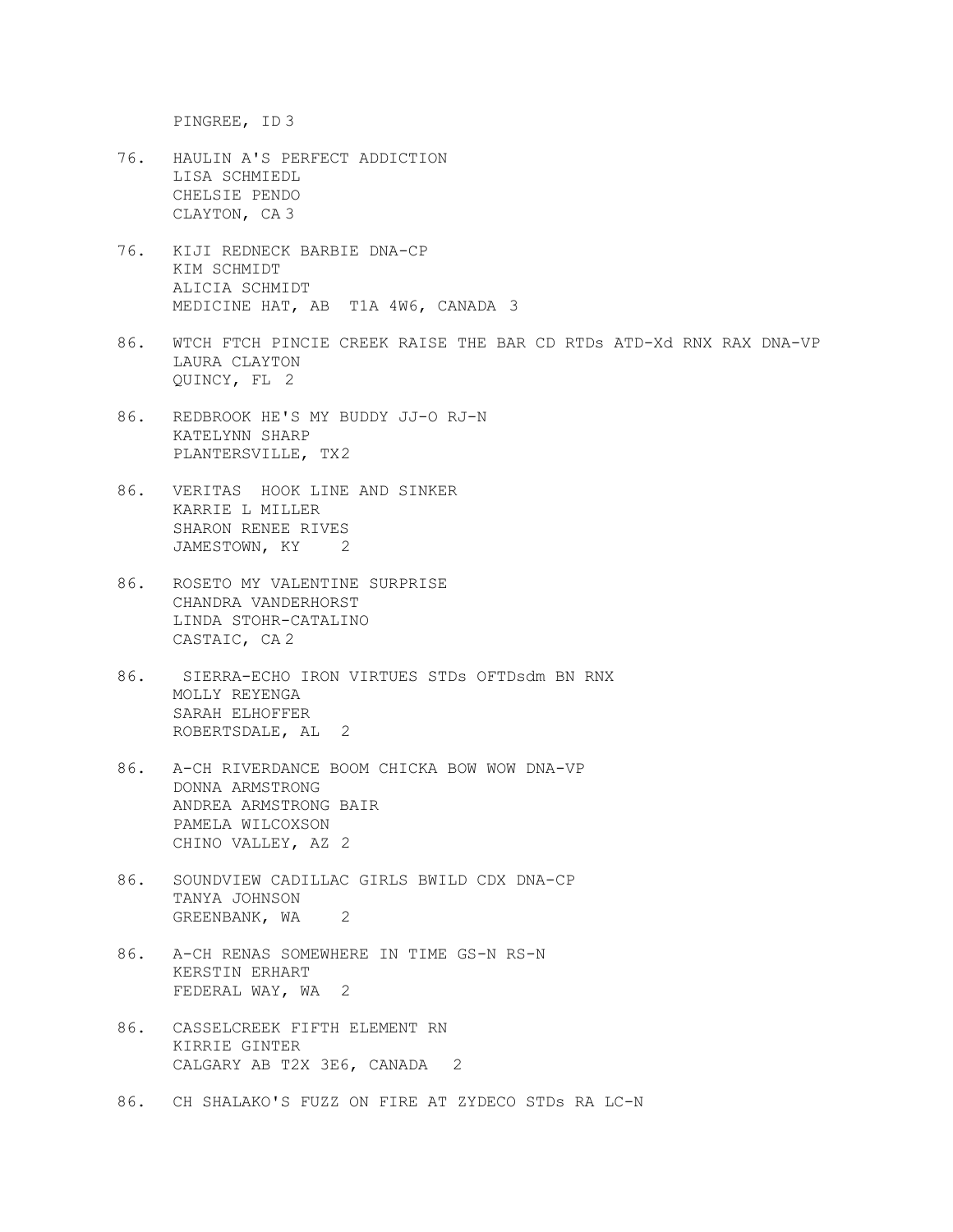NANCY A ROSS VICTORIA TARR ORLANDO, FL 2

- 86. FOREVR FARM LOOKIN' FOR A GOOD TIME JS-N MELANIE BURTON KATHLEEN SUMNER EVANS SUMNER BELL, FL 2
- 86. A-CH HARVEST MOON'S MACY GRAY DNA-VP MARZE KASALAR BUTTE FALLS, OR 2
- 86. KATAHDIN LET IT BE BN RS-O JSA-N MARTHA MILLER JOSEPH SHAW GRAY, ME 2
- 99. SLYDROCKS WIN THE SMOKE CLEARS DONNA L FISHER RODNEY FISHER PLANTERSVILLE, TX1
- 99. LAURELHILLS FREEDOM TO BE STDsd CYNTHIA JENNINGS LAKE STEVENS, WA 1
- 99. CALIQUINS AUTUMN MYST @ SILVERCHIP JS-N KATHLEEN P CHOUINARD PLYMPTON, MA<sub>1</sub>
- 99. SPRING FEVER SHOOTING STAR BRIGHT CAROL J THOMAS-LOOPER SHERRIE SCOTT LOVELAND, CO<sub>1</sub>
- 99. WCK'S KING CREOLE LD-N RNX RAX RE MELONIE ESO STACEY HAYES KINGSLAND, GA<sub>1</sub>
- 99. RTCH GOLDSTAR STILL SINGS OLD SONGS BN RTX RTC DNA-VP LYNDA L HARDIN WHITSETT, NC 1
- 99. BAILIWICK DEATH BY CHOCOLATE DNA-VP TRUDY GAGAS SAMANTHA HUGHES PENROSE, CO 1
- 99. CH REVELAIRE'S SHATTERED GLASS DNA-VP JENNIFER L GREEN MARSHALL, IN 1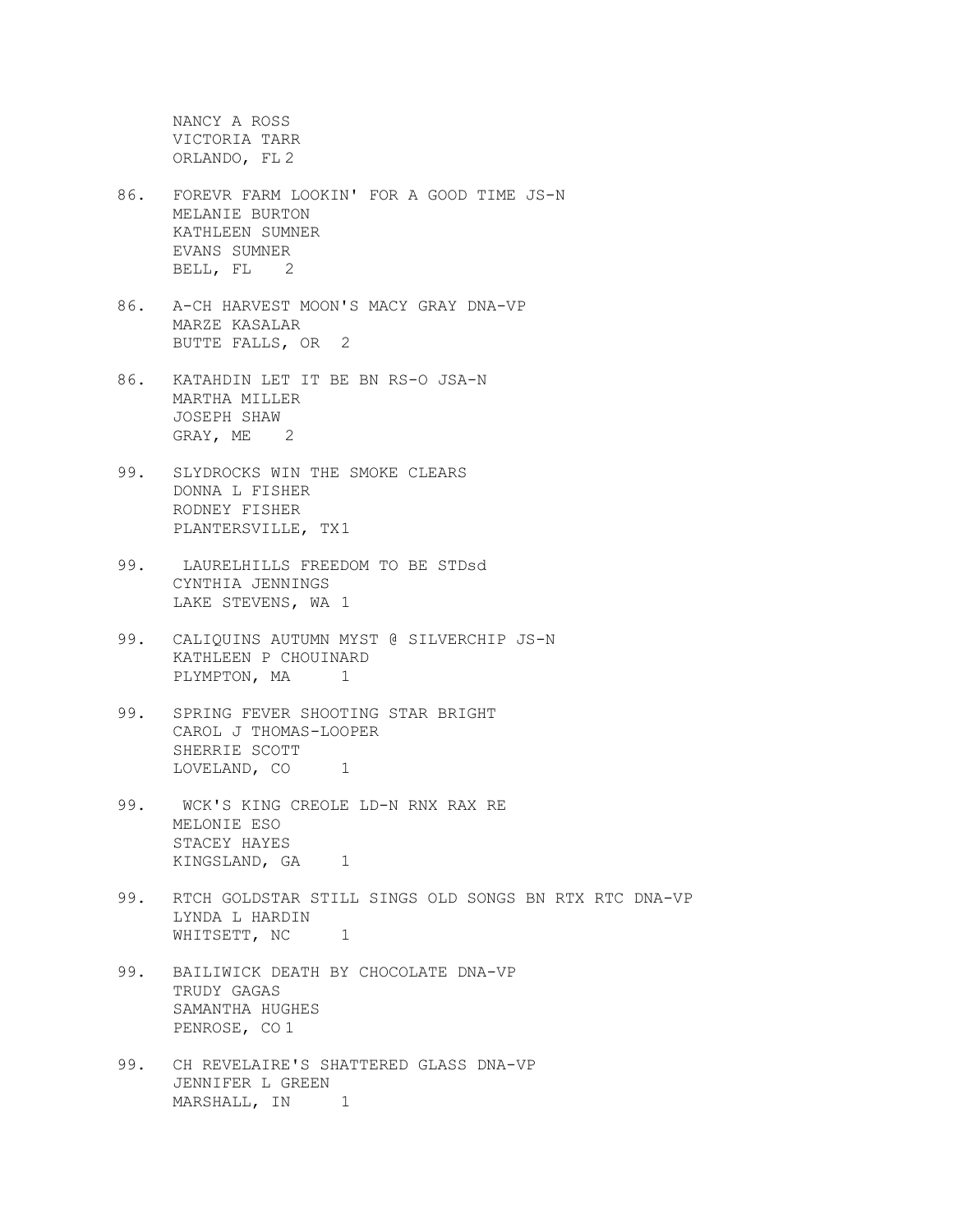| REX  | 99. MERRIBROOKS 24 ROSES FOR RENA STDs BN CD GS-O JS-O RS-N RNX RAX                                                                |
|------|------------------------------------------------------------------------------------------------------------------------------------|
|      | APRIL STANKE<br>STEVEN G GIBSON<br>NINA SCOTT-PACE<br>BRIAN E BANNING<br>ELIZABETH GIBSON<br>YELM, WA <sub>1</sub>                 |
| 99.  | KIJI YO HELLO HOORAY<br>TAYLOR KINNAIRD<br>PORT COQUITLAM, BC V3C 1A7, CANADA1                                                     |
|      | 109. A-CH STARSWEPTS PAVIN' A BUMPY ROAD BN CD GS-E JV-E-OP RV-E RNC RNX<br>RAX RAC REC REX REM<br>ANN MCCABE<br>CULVER CITY, CA 0 |
| 109. | NEELY RCH KAYLA'S MOLLY<br>DIANA L ROCK<br>PORTLAND, OR 0                                                                          |
|      | 109. CRYSTALGENES RED HOTS COOCHIE<br>FRANCES J SITTEL<br>CRYSTAL F RAY<br>LAPINE, OR 0                                            |
| 109. | WESTERN HILLS WAS HIS NAME-O LS-N<br>LESLIE GONCHAROFF<br>TULAROSA, NM<br>$\overline{a}$                                           |
| 109. | CH MARABIL'S HERE COMES THE SUN DNA-VP<br>LAURA ABBOTT<br>FAIRFIELD, CA 0                                                          |
|      | 109. SIXX STRENGTH IN NUMBERS<br>ANGELICA DEMONT<br>LOUISBURG, NC 0                                                                |
| 109. | SHADOMOON HIGHTIDE LINK TO THE PAST<br>JILLAYNE KARRAS<br>ANDREW PARNELL<br>PAT ZAPF<br>MURRYSVILLE, PA 0                          |
| 109. | RISK'N HOPE'S PERFECT GAME<br>SYLVIA SWAENEPOEL<br>CARBERRY MB ROK OHO, CANADA 0                                                   |
| 109. | SUNFIRE'S GOD OF MISCHIEF<br>CHRISTINE ELLIS<br>ELIZABETH ELLIS<br>BRANDON, FL 0                                                   |